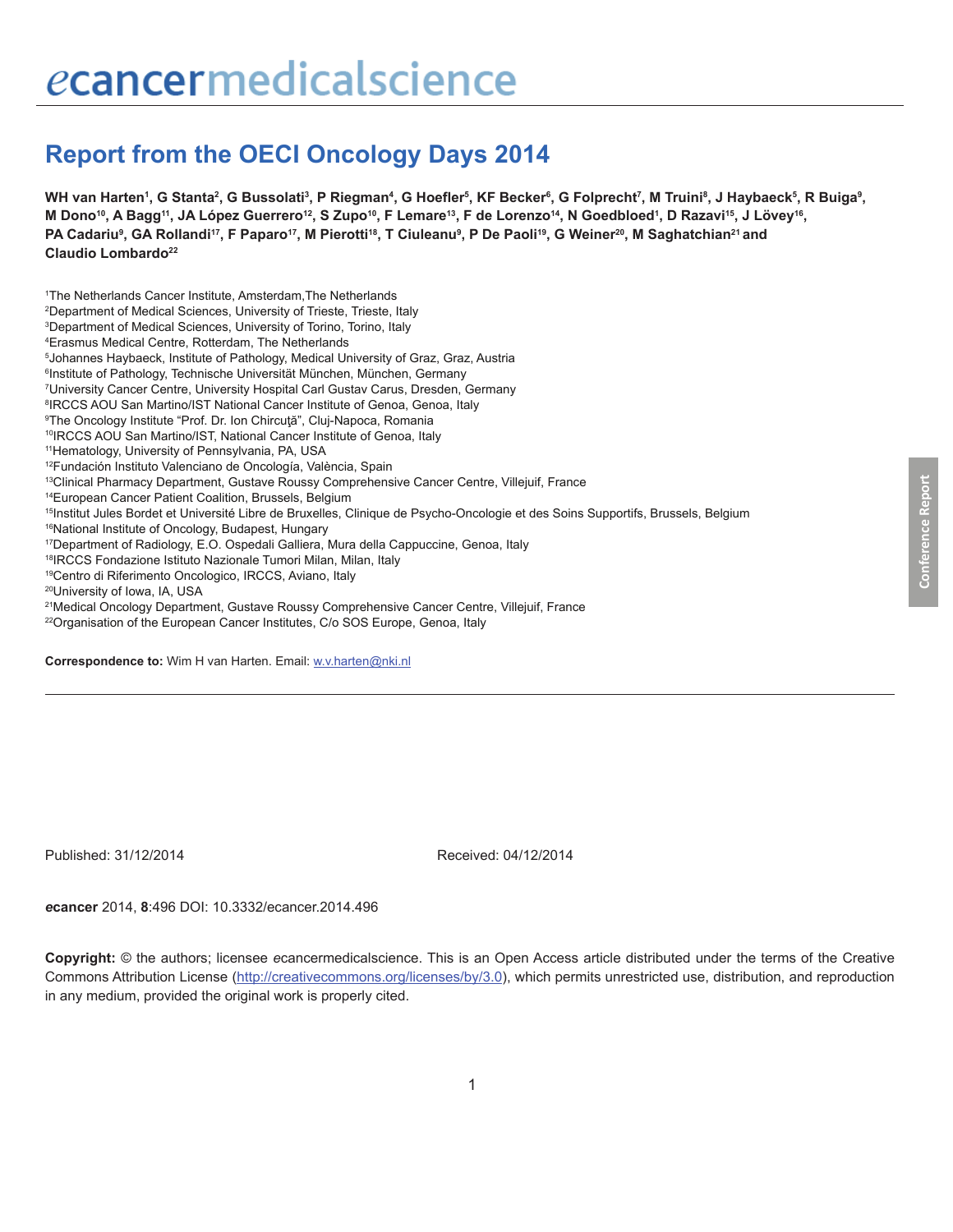## **Abstract**

The 2014 OECI Oncology Days was held at the 'Prof. Dr. Ion Chiricuta' Oncology Institute in Cluj, Romania, from 12 to 13 June. The focus of this year's gathering was on developments in personalised medicine and other treatment advances which have made the cost of cancer care too high for many regions throughout Europe.

**Keywords:** *comprehensive cancer centres, accreditation, designation, personalized medicine, organisation* 

#### **Introduction**

The 2014 OECI Oncology Days, organised in conjunction with the 36th OECI General Assembly and the 85th Anniversary of the 'Prof. Dr. Ion Chiricuta' Oncology Institute, aimed to debate crucial aspects of a modern approach to cancer care, giving more options to European patients to receive the best cures and taking into account the sustainability of the application of new therapeutic approaches.

Personalised medicine has the potential to transform the way health care is delivered by tailoring solutions to the individual patient and gaining in efficiency and efficacy. However, budget pressure and lack of professional skills in molecular diagnosis, are preventing patients and health systems from gaining access to some of these new approaches. The governments across Europe must therefore be invited to adapt their health systems, to avoid disparities in cancer care without increasing the burden on society.

As cancer health care costs represent 5–10% of the total health care costs in most European countries, the restructuring of the hospital care landscape that is taking place in many Western countries will be a challenge to those countries which are now in a development stage of their health care systems.

The decision to hold the Oncology Days 2014 in Cluj-Napoca clearly reflects the awareness that the OECI has to improve the development of politics and programmes to involve our Eastern colleagues more. This conference reflects the OECI commitment to enhance the comprehensiveness and internal organisation of the cancer centre as a model to better support the quality and the sustainability of cancer care without disparities amongst countries, regions, and social provenance.

This report is a brief overview of the speakers and topics discussed during the meeting.

## **Retrospective survival studies, Giorgio Stanta**

There is a lot of criticism in the literature regarding clinical retrospective studies, as well as the long time usually required for validation of clinical biomarkers. The problem with these studies, partially in common with prospective studies as well, is the selection of tissues and their microdissection related to the high level of heterogeneity usually found in tumours. This is also due to the lack of standardisation of the molecular methods used in archiving tissues, starting from extraction of nucleic acids. Only with a correct microdissection and with stardardised methodologies, it is possible to obtain reproducible results that can be informative for clinical development. These archive tissues will be increasingly important in the future to better subgroup therapy patients, to recognise new acquired resistance biomarker and to establish the real efficacy of the new therapies.

Today the major European organisations are starting to improve the quality of these studies with specific working groups and an increase in collaboration between the European biobanking infrastructure (BBMRI-ERIC), the European Cancer Institutes (OECI), oncologists (ESMO) and pathologists (ESP). Therefore, a workshop was recently organised in Graz to start an international collaboration amongst European organisations to improve the quality and reduce the time needed for this type of clinical study. A White Document is being prepared and several working groups are standardising pre-analytical conditions, methods and microdissection of tissues. Different models of study design are in development for clinical research, verification and validation of biomarkers.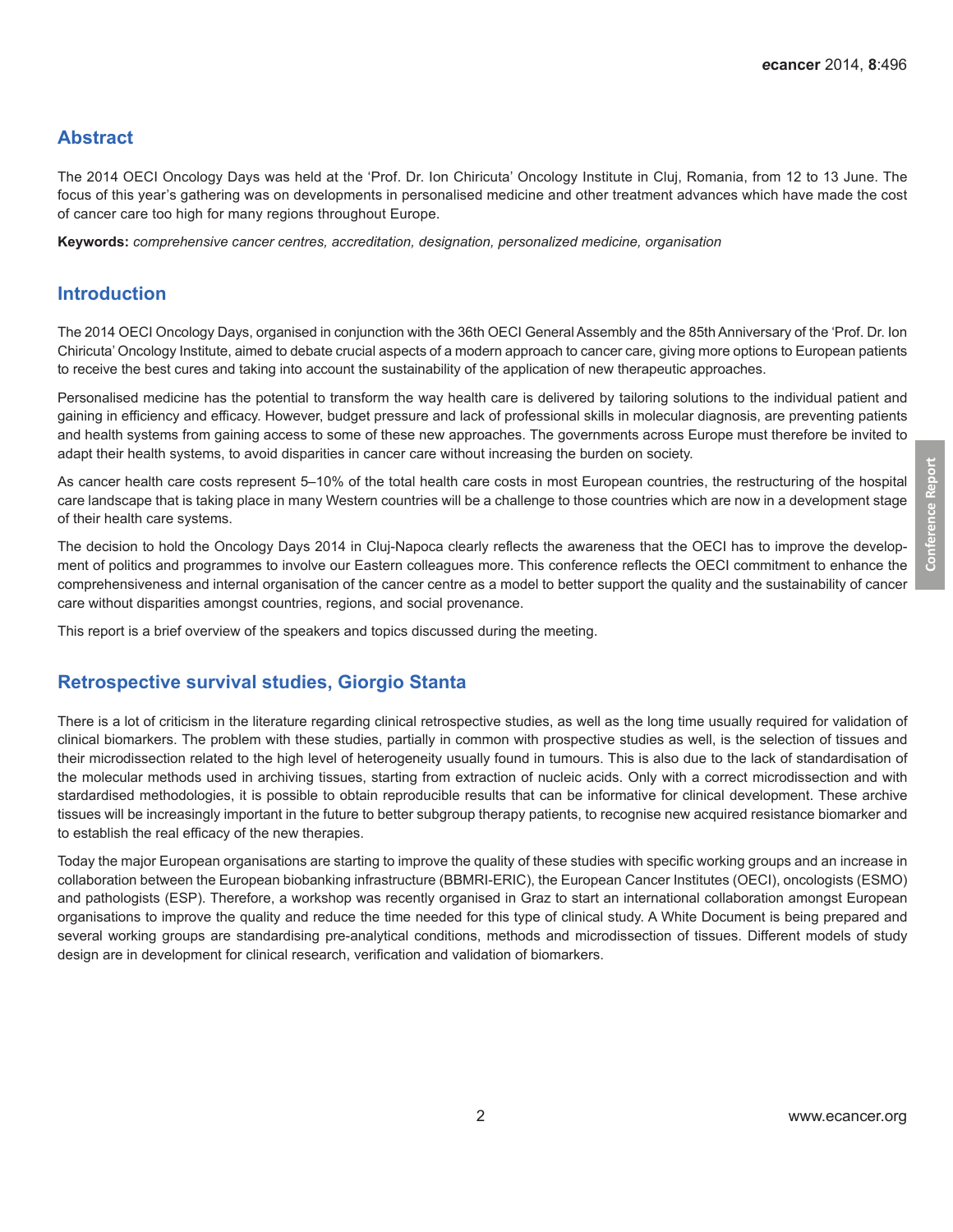**Conference Report**

Conference Report

## **Pre-analytical conditions in tissues, Gianni Bussolati**

Histopathological diagnosis using formalin-fixed paraffin-embedded (FFPE) tissues remains essential for the prognostic and therapeutic management of cancer patients. Standardisation of the pre-analytical tissue processing is required to meet requests from both clinicians and patients and to provide immunophenotypic and gene expression data to allow the planning of personalised therapeutic regimens. A proper preservation of the tissue components is pivotal for studies potentially useful to the patients, and recent improvements in the protocols for pre-analysis processing of pathological tissues aim to better preserve cellular details and to conserve antigens and nucleic acid sequences. Amongst the multiple steps involved, the Cold Ischemia time (interval between surgical intervention and transfer to pathology laboratories for grossing and fixation) demands special attention and Guidelines have been issued for a rapid transfer of surgical specimens to the pathology labs. The time-honoured protocol for sending tissues to the pathology department is to immerse the specimen in formalin. This protocol is effective for small biopsies (<2 cm in size) but involves several drawbacks for large specimens. The alternative method of vacuum sealing and cooling (VSC) the specimens represents a well accepted and environmentally safe procedure that overcomes the many drawbacks linked to transfer in formalin. Moreover, RNA is notoriously poorly preserved in FFPE tissue. To overcome this problem, a step forward is represented by our observation that the temperature of fixation is a critical issue and that tissue fixation in cold formalin (at 4 °C) allows a better preservation of nucleic acid sequences.

## **Developments of SOP's and QC for DNA and RNA extraction quantification and quality analysis in molecular archive tissue diagnostics, Peter Riegman**

Many parameters could influence while isolating DNA and RNA from tissues during the pre-analytical phase, affecting comparative test results. The derivatives need to be of comparable quality as well as fit for purpose; however, standardisation is not always practical or feasible in a routine hospital setting. In particular, the conditions before and during surgery can have a major influence on samples originating from surgical specimens as well as the duration and temperature during the cold ischemic time (transport).

The freezing method can have an influence on the morphology, which is needed to relate the results of the test to the diagnosis. Formalin fixation and paraffin embedding have influence on DNA and RNA quality. In particular, the routine setting in one laboratory can have a variety of fixation times in daily practice. All the described pre-analytical variations could disturb the results of molecular tests.

To enable the introduction of more sophisticated tests based on tissue samples, making use of sensitive techniques in diagnostics and better opportunities in medical research such variations need to be eliminated to an acceptable level. To control such variations, procedures must be standardised, avoided or recorded. After sample acquisition for frozen tissue, the procedures can be standardised. For FFPE tissues, new solutions have emerged to gain control after acquisition of the material. However before acquisition the only solution is recording, which means that the different conditions of influence during the surgical procedure must be accessible as metadata to biobank personnel and used for result analysis or cohort selection.

#### **Next-Generation sequencing in diagnostics and clinical research, Gerald Hoefler**

Data obtained from analysing the tumour genome by using next-generation sequencing (NGS) technologies have revolutionised our understanding of tumour biology and paved the way to personalised medicine in oncology. In addition, it has also led to completely new concepts in microbiology, allowing, for example, pathogen detection and identification with enormous sensitivity and specificity.

We know now that typical tumours contain two to eight 'driver gene' mutations that convey a growth advantage and up to 100 'passenger gene' mutations. Tumour development starts with a gatekeeping mutation that is followed by series of clonal tumour cell expansions that are associated with driver gene mutations providing additional growth advantage. Astonishingly, more than 50% of passenger mutations are thought to occur at the pre-neoplastic phase, leading to the concept that a large proportion of these mutations are random events present in a cell before the initiating event in tumourigenesis. Of further note, almost all mutations of metastatic cancer are already present in the primary tumour. Detecting shedded tumour cells in peripheral blood and especially shedded tumour DNA in serum is likely to become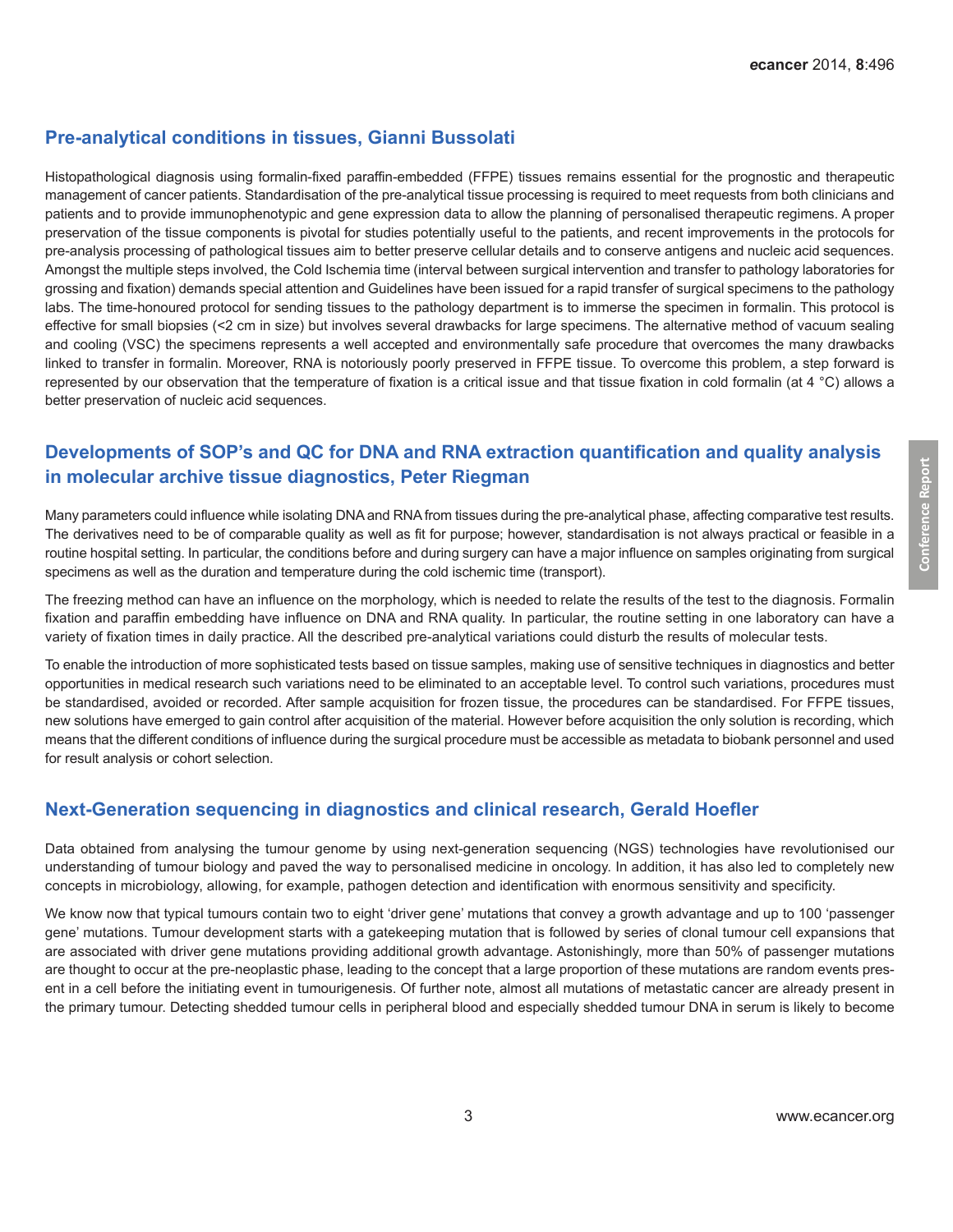an important test to monitor tumour patients and to design optimal therapeutic approaches. The number of 'druggable' mutations has greatly increased in the last few years. For the majority of malignant tumours, it is now obligatory to know the mutational status of target genes before targeted treatment can start. The enormous potential of NGS is now finding its way into daily diagnostic practice in molecular pathology as well as the clinic.

#### **Proteomics SOPs in archive tissues, Karl-Friedrich Becker**

FFPE samples have been used all over the world for the past few decades to distinguish diseased from normal tissues. Because of its cross-linking effects, it is often believed that formalin fixation of routinely processed tissues in the clinic prevents protein profiling.

Recently, major efforts by a number of research groups have led to the development of protocols feasible for the extraction of full-length immuno-reactive proteins or peptides from FFPE tissues. As a consequence, the scientific community now accepts that proteins or peptides extracted from FFPE tissue are suitable for downstream proteomic analysis. Currently, standard operating procedures and technical specifications for the specific steps necessary to extract full-length proteins or peptides from FFPE tissues are being developed.

## **SPECTAcolor—the new EORTC screening platform for molecularly driven trials in colorectal cancer, Gunnar Folprecht**

With the increasing knowledge on the patho-biological background of colorectal cancer, several subgroups can be distinguished within this cancer. In addition, some molecular markers could be identified to predict resistance to treatment. Although the number of hypotheses and potentially effective drugs has increased, it has become more difficult to screen patients for the molecularly defined trials.

The SPECTACOLOR (Screening Patients for Efficient Clinical Trial Access in COLORectal cancer) study is a new programme of the European Organisation for Research and Treatment of Cancer (EORTC) currently including nearly 20 centres in Europe. Patients at participating centres sign an informed consent that (1) their biological material can be centrally evaluated for molecular markers related to inclusion in clinical trials, (2) additional markers can be determined in the future if new trials are planned and that (3) clinical trials can be offered according to the results of central molecular testing. Patients are followed up for overall survival and intercurrent treatment to optimise the molecular screening.

Recruitment in the first centres started in late September 2013. Currently, more than 400 patients are registered. The number of centres and patients registered per week is rapidly increasing. Besides the primary aim of offering an efficient clinical trial structure, SPECTAcolor is offering opportunities for translational research.

Following SPECTAcolor, more platforms for screening in lung, prostate cancer melanoma and brain tumours are under development.

# **Pre-analytical conditions in tissues: the experience of the National Cancer Institute of Genoa, Mauro Truini**

The new diagnostic (omics) methods represent one of the most important technological revolutions of this century. These methods allow the analysis of mutations, gene expression and proteins by high throughput technologies representing a key step for targeted therapies. All these techniques require high-quality tissue samples; thus, the lack of control of the pre-analytical phase of tissues processing represents a critical point both for biomarker evaluation and validation and for molecular studies.

Here we present our experience in Genoa. In our Institute, the use of formalin fixative outside the pathology laboratory is now forbidden, and within the laboratory it can be used under aspiration hoods only. Every day biological materials arrive from surgical rooms to our laboratories, within 10 minutes, unfixed; every case is immediately recorded and one pathologist together with one technician samples it either for diagnosis by fixing the sample in 10% buffered formalin at pH 7 for 24 hours or for nitrogen storage in the Biological Resource Centre for research purposes. The time to fixative and the time in fixative are extremely controlled.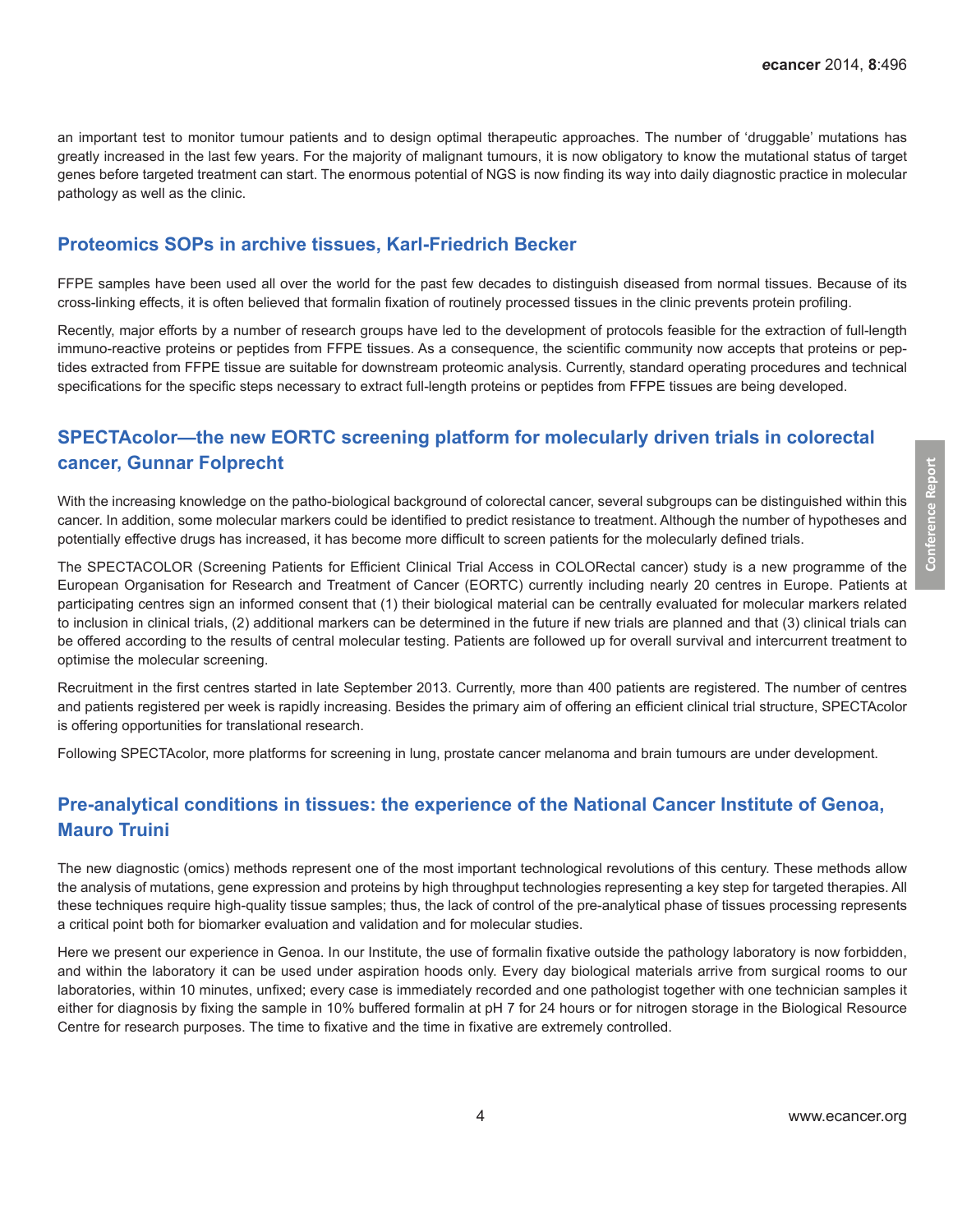Recently, the Italian Society of Pathology and the Italian Society of Oncology issued guidelines with specific recommendations in all molecular pathology fields related to targeted therapy, in accordance with external quality control. In conclusion, standardisation of tissue handling, sample preparation and optimal quality of clinical samples is required to reduce the risk of error in all molecular biology tests.

## **Quality of DNA and RNA is critical for any further analyses, Johannes Haybaeck**

Quality control has to be taken into consideration at different levels of DNA and RNA extraction. As samples are rapidly degraded by autolysis, they have to be transferred quickly from the operation theatre to the respective pathology department to yield high-quality DNA and RNA. Moreover, large tissue specimens as typically gained from tumour biopsies or even large resection specimens require much longer fixation times than small samples. Nowadays, it is well established that the time from tumour removal to its fixation should be limited to less than 1 hour and according to very recent literature the specimens ideally should be cooled.

Vacuum packing and cooling are interesting alternatives to the potentially carcinogenic formalin fixation for tissue preservation as they allow to a high extent cost-efficient preservation of RNA, DNA and morphology. Cooled and vacuum-packed specimens seem to be a resource for future cell culture work and a preservation tool for stem cells. DNA and RNA can be extracted using different protocols, but independent of the kit used proper positive and negative controls are always mandatory.

Thus, we are moving forward to a new level of preservation to prepare tissue specimens and cells for novel and more sensitive diagnostic as well as research approaches for which RNA and DNA integrity have to be taken more care of. An OECI-driven quality standardisation of used protocols may help to provide the possibility of performing studies with reliable samples from various European Cancer Institutes.

# **Development of tissue based biomarkers and circulating biomarkers in cancer: synergies and complementarities, Rares Buiga**

Finding new targeted therapies and their corresponding companion diagnostics is a prerequisite for personalised medicine, which seems to be at this moment the only reasonable way to successfully treat cancer. Nowadays, all companion diagnostics approved in clinical practice are tissue-based biomarkers, relying on biopsies or surgical samples taken from the primary tumour [\[1\]](#page-11-0). However, cancer is a dynamic condition and his treatment is a moving target. This is due to the heterogeneity of the primary tumour and his intrinsic genetic instability [\[2\]](#page-11-0). This leads to a continuous molecular evolution and acquired resistance to treatment [\[3\]](#page-11-0). Proper treatment would require serial biopsies, but these are not always feasible or relevant. This imposes the need for more predictive and less invasive diagnostic procedures, like blood-based 'liquid biopsies'. The most promising techniques are circulating tumour cells (CTC), circulating DNA (ctDNA) and miRNA (from exosomes) which can be repeated over time, allowing a close follow-up of the transformations of the tumour and consequently, better treatment decisions earlier than tissue biopsies would allow [\[4\]](#page-11-0). This presentation will show how 'tissue-based biomarkers' will continue to lead the process of discovery of new companion diagnostics and how 'circulating biomarkers' inferred from them, will permit a personalised fight against cancer.

# **DNA extraction phase in the molecular testing procedure: our experience in clinical settings, Maria Dono**

The molecular assays currently used to detect the molecular alterations in solid tumours involve the recovery of nucleic acids from diagnostic FFPE tissues or cytological specimens, making all these archived samples an invaluable source for both the discovery and characterisation of the biomarkers. However, the recovery of high-quality nucleic acids from the paraffin block remains challenging as it is well known that tissue fixation with formalin adversely affects DNA quality. First, the protein–protein and protein–DNA cross linkage induces chain breaks. As a consequence, DNA is often heavily fragmented and this limits the downstream molecular reaction needed to analyse its mutational status. Second, the fixation process induces chemical modification of DNA, that is, the cytosine deamination which in turn may lead to G > A transition owing to nucleotide misincorporation during PCR amplification. Despite these critical factors for retrieval of DNA from the FFPE samples,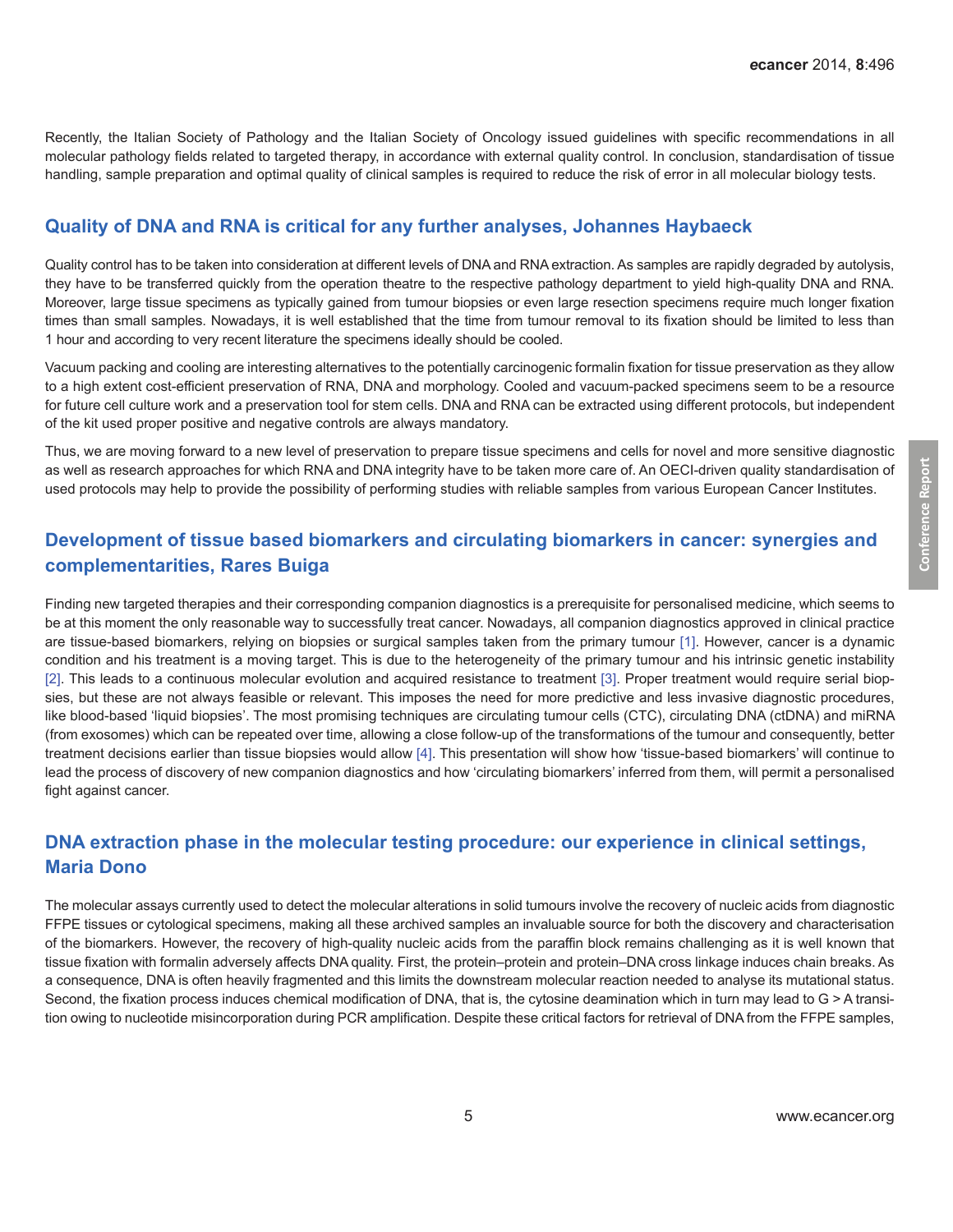the DNA extracted from the majority of FFPE tissues is applicable for molecular tests, mainly PCR based. In addition, the pressing demand for testing has led to its usage as a source of nucleic acid in very small samples such as tiny biopsies and cytological slides. Testing of both these types of specimens (even from stained slides) is feasible and adopted as a clinical practice in our laboratory. Here, our experience in a clinical setting will be discussed.

#### **The role of genetic studies in the diagnosis of acute myeloid leukemia, Adam Bagg**

The diagnosis and classification of myeloid neoplasms requires, in addition to the integration of clinical features, an array of laboratory studies that include morphology, histology, immunophenotyping (both flow cytometry and immunohistochemistry) and genetic analysis. The genetic studies include classical metaphase analysis, fluorescence *in situ* hybridisation (FISH) and an increasing number of molecular approaches. Molecular analysis provides tremendous new tools for diagnosis and classification, and simultaneously helps to unravel the biology of these neoplasms so that patients may benefit from personalised therapeutic approaches. To highlight the relevance of genetic studies in myeloid malignancies, this lecture focuses on contemporary genetic approaches in the evaluation of acute myeloid leukemia, from metaphase cytogenetic analysis, through single gene analysis, to multiplexed approaches including NGS lysis through single story Medcinemia.

## **Moving from Sanger to next generation sequencing: our experience in the genetic diagnosis context, Jose Antonio López-Guerrero**

With the development of high throughput, NGS technology has revolutionised the molecular diagnosis of human disease and especially cancer. The ability to generate enormous amounts of sequence data in a short time at an affordable cost makes this approach ideal for a wide range of applications from sequencing a group of candidate genes, all coding regions (known as exome sequencing) to the entire human genome. Worldwide efforts to catalogue mutations in multiple cancer types are underway and this is likely to lead to new discoveries that will be translated to new diagnostic, prognostic, and therapeutic targets. NGS is now growing to the point where it is being considered by many laboratories for routine diagnostic use. The sensitivity, speed, and reduced cost per sample make it a highly attractive platform compared with other sequencing modalities.

The Fundación Instituto Valenciano de Oncología (IVO) is a non-profit-making organisation devoted to the fight against cancer in terms of prevention, treatment, and research. Through its Laboratory of Molecular Biology, we provide molecular and genetic support to the clinical management of cancer patients, sequencing constituting the keystone of our activities. This lecture provides a view of how our laboratory has adapted its procedures to the successive incorporation of different sequencing methodologies including sample processing, laboratory infrastructure, personnel training, software, genetic diagnostic kits for germline and somatic mutations, costs and new opportunities.

## **NGS for molecular tests in colorectal cancer: which sensitivity is required for clinical decision making?, Simonetta Zupo**

Targeted therapies have been developed for cancer patients who bear specific somatic mutations in specific genes. Thus, the presence of mutations in RAS, EGFR, BRAF, CKIT, PI3K, PDGFR genes are considered predictive biomarkers and routinely detected in a clinical setting. NGS technology has expanded beyond research, becoming an important tool in current molecular diagnostics. However, the implementation of this technology in a clinical laboratory environment still has to be validated. One of the main issues for the validation of NGS technologies in cancer-predictive medicine regards the clinical analytical sensitivity that NGS mutational test would reach to deliver a correct predictive information to physicians [\[5\].](#page-11-0) Colorectal cancer represents an exhaustive example where the presence of somatic mutations in specific genes identifies the patients resistant to anti-EGFR therapy. In this context, the presence of a few mutated subclones detectable only by high-sensitivity NGS could influence the response of the colorectal tumour to target therapy in two opposite ways: (1) they do not affect the response of the tumour to anti EGFR therapy suggesting that the detection by high sensitivity method could exclude potentially responsive patients from anti EGFR therapy and (2) they negatively affect the response to anti-EGFR therapy suggesting that higher sensitivity-genotyping method may enhance the predictive value of these molecular markers.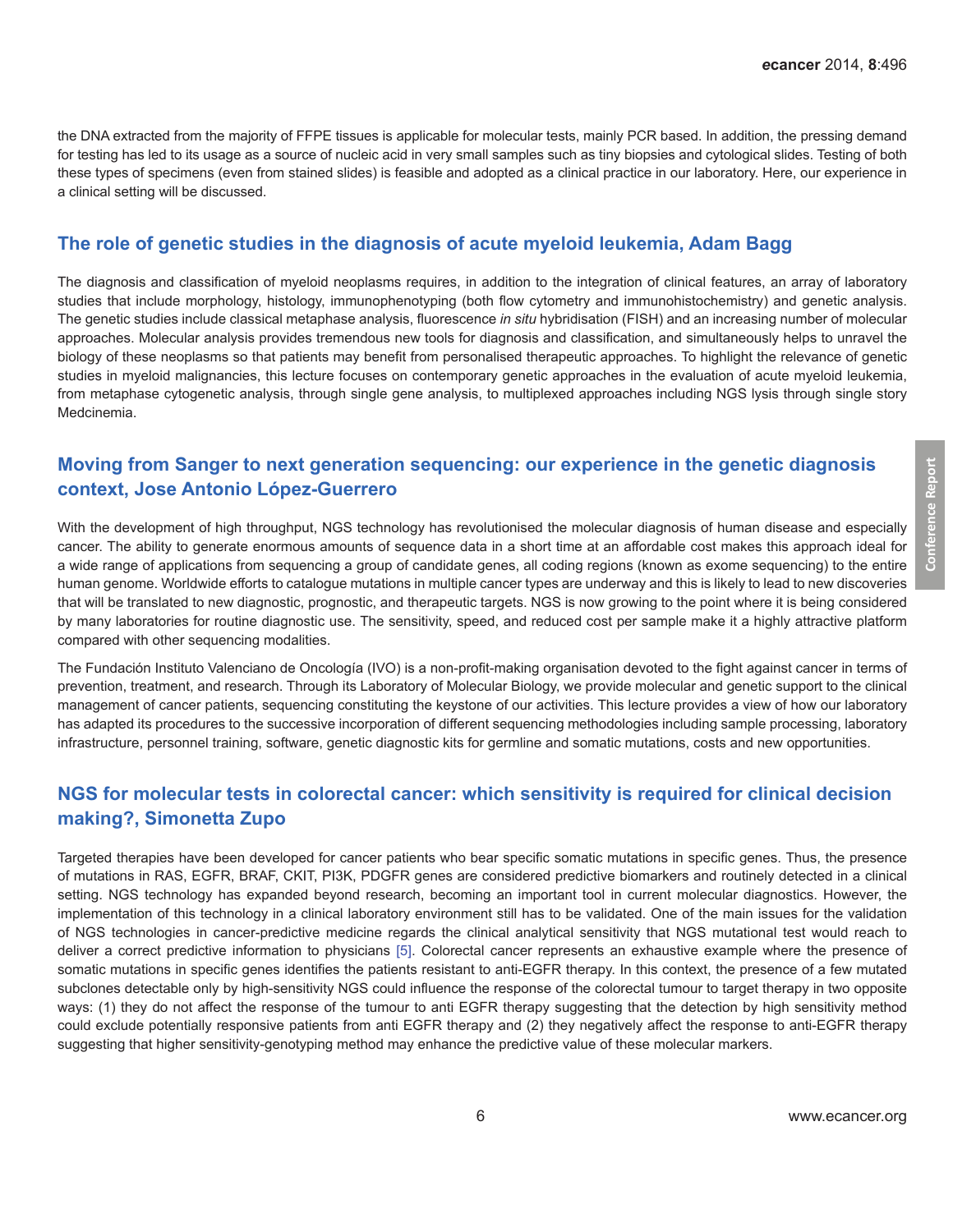A correct detection limit of NGS for clinical application will improve the selection of patients who might benefit from treatments involving anti-EGFR.

## **Day hospital and pharmacy: partners for the patient's benefit, François Lemare**

Anti-cancer drug compounding is a highly technical activity that requires a high level of quality to provide a sterile preparation be able to meet pharmaceutical requirements in terms of drug stability and sterility. From this point of view, the centralisation of anti-cancer drug preparation under the direct supervision of the pharmacy staff is required by the OECI as by many other institutions or regulatory agencies to guarantee drug quality. However, the definition of quality always refers to an observatory point. Attempting to satisfy the requirements of nurses, patients, oncologists, pharmacists and economic directors simultaneously may seem impossible. Therefore, the main objectives are summarised as 5Rs: *R*ight drug to the *R*ight patient at the *R*ight dosage in the *R*ight schedule in the *R*ight condition.

For this purpose, collaboration with outpatients is crucial in this organisation. Both the pharmacy and outpatient ward are interdependent. The quality of the service requires definition of the objectives for both sides as well as a continuous communication between the teams. For instance, the duration of one preparation can appear unimportant when it is compounded at the bedside but simultaneous compounding of 20 preparations may take time. On the other hand, even if all preparations have to be compounded, a respectful dispensation of the schedules of administration allows a better organisation of the outpatient ward.

Finally, defining the priorities of each of the actors leads to a significant improvement in the organisation to the benefit of the patient and the teams.

# **Empowering patients' organisations to overcome inequalities in cancer care, Francesco de Lorenzo**

Despite improvements made in cancer care, there is still unequal access to services, treatments, social care and follow-up for patients and survivors. At Member State level, there are great variations in the implementation of national policies, plans or strategies to tackle cancer. The unbearable inequalities existing in cancer care in Europe are exemplified by the differences among the average cancer expenditures per citizen in the EU (102 €), compared with Bulgaria (16 €), Romania (20 €), Poland (37 €), Portugal (53 €), UK (85 €), Spain (94 €) France (110 €), Italy (114 €) and Germany (182 €). Cancer care expenditures are directly related to survivorship: EUROCARE 5 study clearly demonstrates how 5-year survivorship rates are from 20–40% lower in Eastern European countries, compared with Western European ones.

To reduce inequalities, the National cancer plans should be harmonised through the adoption of cancer care guidelines ensuring minimum requirements for each European cancer patient. Within EPAAC, the ECPC contributed to the establishment of a European Guide for Quality National Cancer Control Programmes. The CANCON project, built on the EPAAC successes, will enlarge the existing guidelines, including survivorship, rehabilitation and a new Member State platform for continuous collaboration. ECPC believes that inequalities in cancer care can be finally eradicated only through the establishment of a European Cancer Plan. A first step would be to establish European care models based on the studies carried on by EUROCHIP on breast cancer, introducing minimum care standards and affordable quality and equitable care at the EU level. The expected results from the BenchCan project, laying down the basis to compare cancer care among Member States, could be of a great support to the establishment of a European Cancer Plan.

# **Implementing large scale fast track diagnostics in a comprehensive cancer centre, Nicolette Goedbloed, WH van Harten**

**Background:** In general, patients suspected to have cancer visit the hospital multiple times before the diagnosis is completed. Fast growing patient numbers and increasing process complexity has led to diminished service levels. To decrease the amount of visits, fast track diagnostics have been implemented for 18 cancer types. We report on the process of redesign, implementation and first results.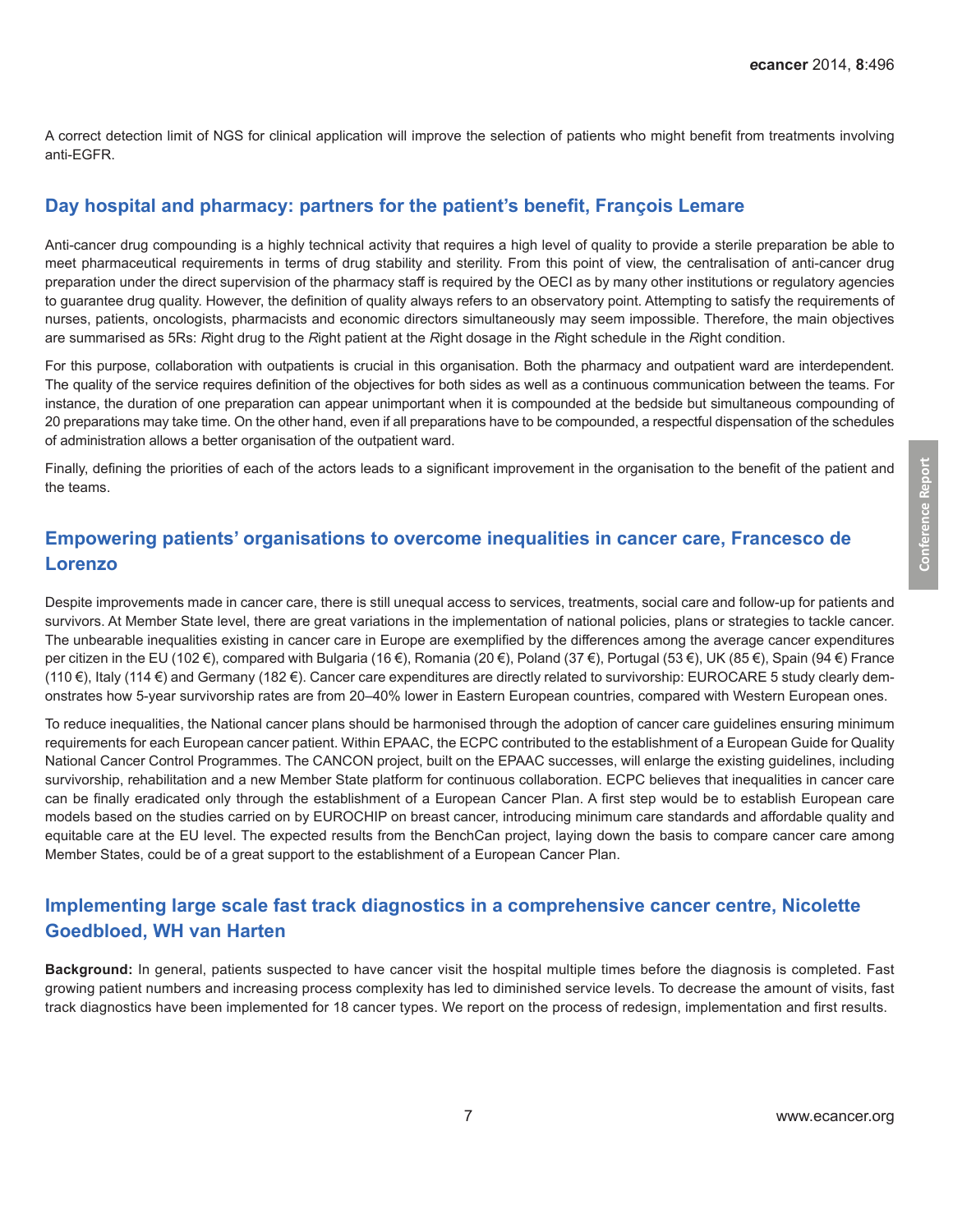**Methods:** Throughput time (first visit to diagnosis conversation) was measured before redesigning and again after implementation. With an analysis, the process was redesigned involving multidisciplinary teams. In an eclectic approach, elements from lean management, theory of constraints and mathematical analysis were used to organise slots for MRI, CT, PET and echography, without detriment in scheduling for other categories. Post-measurement was performed after three and six months.

**Results:** In pre-measurement, access time was estimated as 10–15 workdays, and mean throughput time 13.3 workdays. It proved possible to design the diagnostic process of 18 tumours as fast track of which seven were a 'one stop shop' (diagnosis completed in one visit). Involvement of clinical and board leadership, massive communication efforts, commitment of physicians to reschedule their activities proved decisive. After three and six months the mean access time was 7.2 (median 6) respective 7.7 workdays (median 6) and mean throughput time was 2.4 (median 0) respective 2.3 workdays (median 0).

**Conclusions:** It proved possible to redesign and implement fast track diagnostics for 18 cancer types. Throughput time and access time were considerably shortened. Involvement of physicians in reorganising their work was a crucial success factor [\[6,](#page-11-0) [47\]](#page-13-0).

#### **Importance of a psycho-oncology team, Darius Razavi**

The important prevalence of psychosocial problems and psychiatric disturbances that have been reported in oncology underlines the need for comprehensive psychosocial support of cancer patients and their families. Psychosocial interventions designed for this purpose should be divided into five categories: prevention, early detection, restoration, support and palliation. First, preventive interventions are designed to avoid the development of predictable morbidity secondary to treatment and/or disease. Second, early detection of patient's needs or problems refers to the assumption that early interventions could have therapeutic results superior to those of delayed support, both for quality of life and survival. Third, restorative interventions refer to actions used when a cure is likely, the aim being the control or elimination of residual cancer disability. Fourth, supportive rehabilitation is planned to lessen disability related to chronic disease characterised by numerous cancer illness remission, progression and active treatment. Fifth, palliation is required when curative treatments are likely to be no more effective, and when maintaining or improving comfort becomes the main goal. Psychosocial interventions are often multidisciplinary with a variety of content. The content of psychosocial interventions range from information and education to more sophisticated support programmes including directive (behavioural or cognitive) therapies, or non-directive (dynamic or supportive) therapies. These interventions may be combined with the prescription of pharmacological, physical, speech or occupational therapies, especially in rehabilitation programmes. Descriptive and empirical studies available today are suggesting the need for truly multidisciplinary and strongly coordinated interventions to be significantly effective and to benefit to cancer patients and families. These concepts will be presented and discussed on the basis of the experience of the Jules Bordet Institute.

## **GRTPs: good radiation therapy practices, József Lövey**

Quality management gains are increasing in importance in all areas of health care. Radiotherapy has always been at the head of these processes as it has been proven that quality of care and outcome are closely related. Radiotherapy QA is more complex than checking the machines. There are pyramid like levels of radiotherapy QA and most of these can be effectively quality assured. Of course a good physical QA and maintenance programmes of machines is the first. The next is an applied level: physical QA of treatment planning (measurements + planning process) and the medical part of it; mostly the region of interest definition and delineation. The next level is the integrated medical QA of the treatments that involves indication, imaging, MDT decision and performing radiation treatment itself including side effect monitoring and registration of misses and near misses and ensuring the appropriate support during radiotherapy and rehabilitation afterwards.

A level higher is the assurance of the right place and patient flow of radiotherapy in the context of the whole hospital; to organise the patient admission and then optimising the patient pathway inside radiation oncology with special attention to the waiting times; to register the technical and clinical needs; developing adequate consensus between radiation oncology and the partner disciplines (MDTs); managing the human resources (skill mix) and capacity of technical facilities.

The next level is the strategic management of radiation services. Planning of the development of the centre to ensure smooth working in a view of 5–10 years ensuring quality improvement in all areas mentioned above. An important and different part of this strategic management is the attention to the economic environment and reimbursement policies.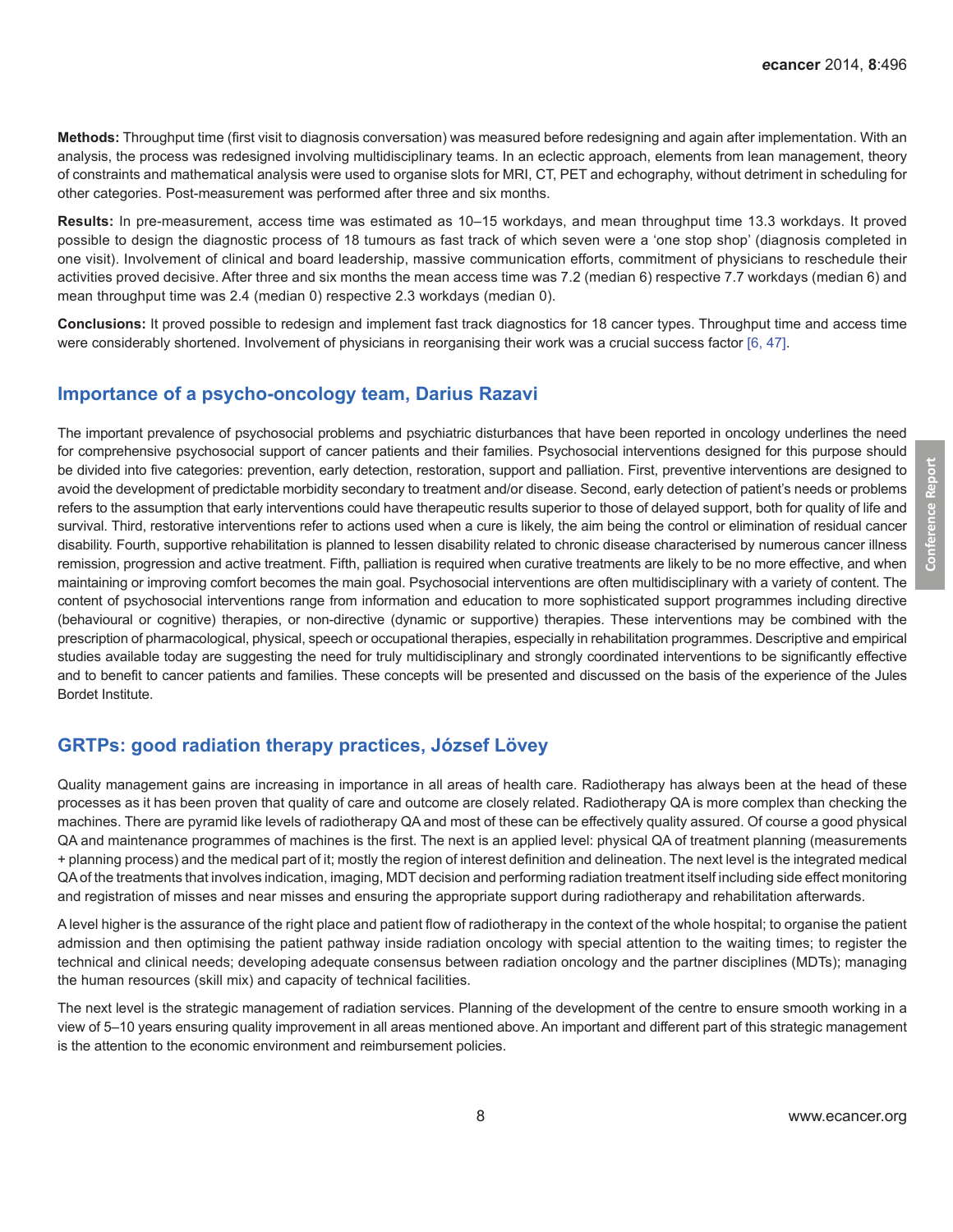# **Evidence based surgical and gynaecologic oncology care in specialised cancer centres—benefits for patients, Patriciu Achimas Cadariu**

Surgery was the first and only treatment for cancer from a historical point of view. Surgeons have a central role in treatments and research, leading the diagnostic and treatment pathways for most cancers from counselling patients about their diagnosis through to surgery and aftercare [\[7–9\]](#page-11-0). The evolution of the genome within a dynamically changing adaptive landscape leads to the outcome of genomic and phenotypic heterogeneity, which both negatively affect the ability of targeted therapies to exert cancer control. Taking into account the dramatic escalation of costs in the management of malignant neoplasia, surgical subspecialties hold an important role in curing premalignant diseases and as part of the multidisciplinary approach in the treatment of malignant ones [\[24–29\]](#page-12-0).

We present the most significant evidence as far as surgical oncology and gynaecologic oncology into the treatment of premalignant [\[10–](#page-11-0)[23\]](#page-12-0) as well as malignant diseases [\[30–](#page-12-0)[42\]](#page-13-0) are concerned in organ centres, cancer centres and comprehensive cancer centres, emphasising interdisciplinary collaboration, guideline-compliant treatment, and expertise of the main treatment partners. Indicators reflecting pre-treatment and postoperative case presentations in multidisciplinary team meetings, psycho-oncologic care as well as social service are also discussed always focused on reducing mortality due to cancer and improving patient quality of life. We further discuss the importance of subspecialist training [\[44,](#page-13-0) 48], the current status of it in different EU countries [\[45,](#page-13-0) 46], in the frame of the Union of European Medical Specialists (UEMS) regulations [\[43\]](#page-13-0), the final goal being to provide evidence of expertise in the subject at a level that would be acceptable in all European Countries.

# **Fusion imaging targeting for biopsy and therapy of lesions with poor US conspicuity, Gian Andrea Rollandi, Francesco Paparo**

Personalised and tailored therapies play an increasingly critical role in cancer care. Multimodality fusion imaging (MMFI) is the process of aligning and juxtaposing images obtained by two or more imaging modalities; it allows for combining morphological, functional and metabolic information in a single fused image. Spatial co-registration is necessary to ensure that the pixels from the various datasets represent the same volume with acceptable precision [\[49\]](#page-13-0). Recent studies have demonstrated that the multimodal co-registration, synchronised navigation and combined interpretation are more valuable than the individual, separate assessment of different diagnostic techniques [\[50\]](#page-13-0). MMFI may involve computed tomography (CT), magnetic resonance imaging (MRI), positron emission tomography (PET) and real-time ultrasound (US). From a diagnostic point of view, MMFI is able to improve the molecular profiling of tissues, providing their comprehensive and accurate non-invasive characterisation. From an interventional point of view, MMFI can be employed to successfully assist biopsy and ablation procedures of technically challenging targets [\[51,](#page-13-0) 52]. For example, some PET-positive lesions may have little or no correlative US and/or CT findings (i.e. low conspicuity on morphological imaging). As it is not possible to perform biopsy under PET guidance alone, owing to intrinsic technical limitations, the metabolic information of PET has to be integrated into a CT- or US-guided biopsy procedure. The latter technique provides the real-time monitoring of the needle track towards the target lesion, avoiding the use of ionising radiation. MMFI between real-time US and PET/CT has been recently proposed for guiding the biopsy procedures of PET-positive lesions with absent or low conspicuity on US images, and this new integrated approach is giving encouraging results [\[52\]](#page-13-0).

#### **Introducing personalised medicine in eastern and western European settings, Marco A Pierotti**

The ultimate goal of post-genomic medicine—also called '4 P medicine' is to provide the right drug to the right person at the right time. Integrating the molecular and the classical histopathology classifications of tumours is a consequence of the accepted concept of cancer as a somatic genetic disease and the new molecular characterisation of tumours.

As a consequence, the same tumour histotype can be subdivided into different subtypes according to the gene expression profile more significantly associated with survival than the traditional ones. Moreover, by highlighting how several pathways comprising numerous interacting genes are deregulated in cancers, molecular classification has also challenged the paradigm according to which different cancers are different diseases. This concept must be coupled with the awareness that the same molecular defects are characteristic for different tumour histotypes, like, for example, EGFR mutations for lung and colon, and PI3K mutations for colon and breast carcinomas.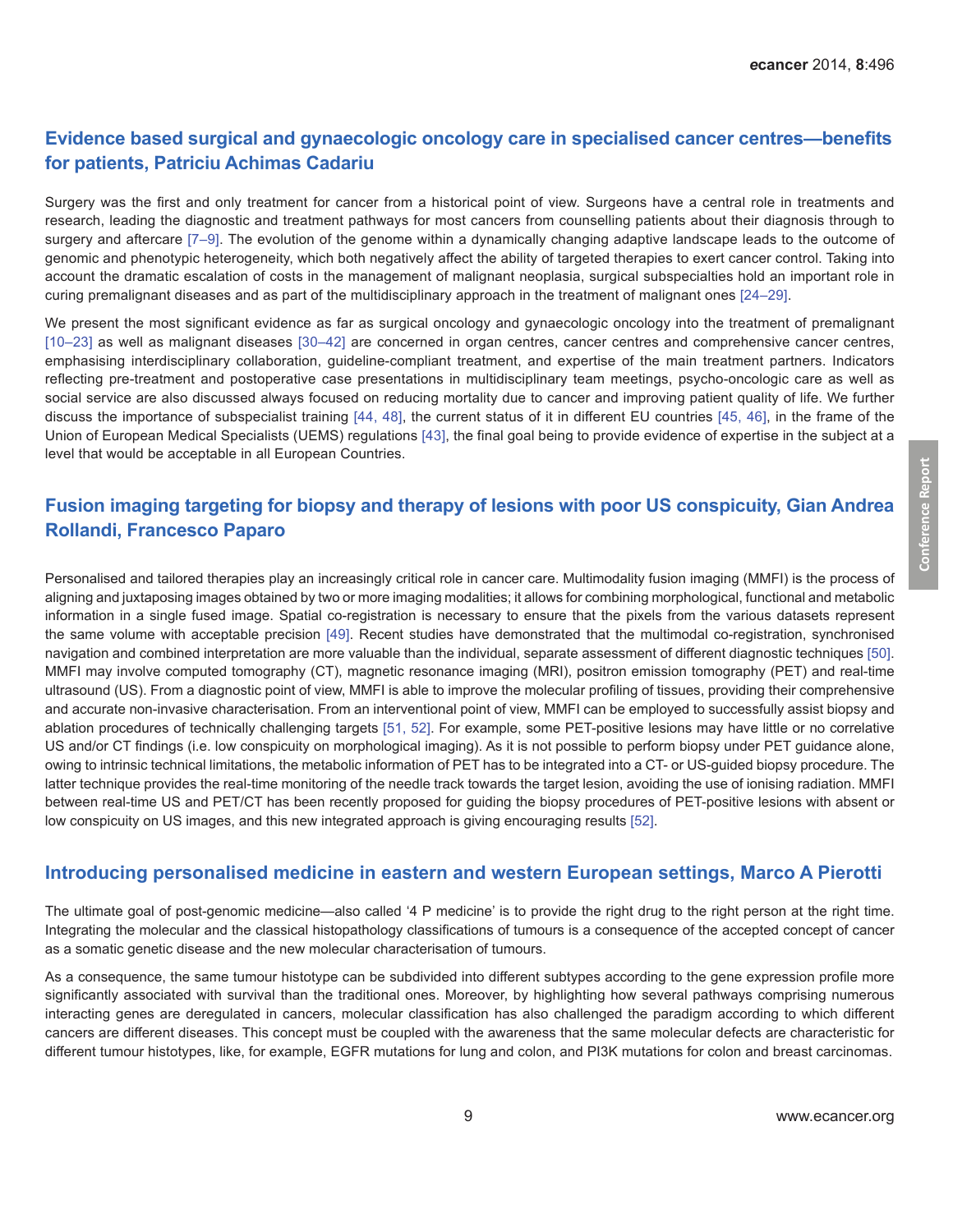This finding prompts the switch from the traditional idea of drugs—as compounds with a specific and preferential activity on tumour cells—to knowledge-based targeted or personalised therapy.

By increasing survival from 15 months to more than 15 years from diagnosis in chronic myeloid leukemia, treatment with Imatinib (Gleevec), was the first successful targeted therapy. Several other 'druggable' targets have been identified, thus supporting the paradigm of personalised medicine in cancer care. The financial sustainability of targeted therapies was questioned because of cost/benefit considerations. In fact, it emerged that the story of Imatinib/CML was perhaps an exception.

The lesson we have learned is that, while chronicisation is a winning strategy in the treatment of diabetes or cardiovascular diseases, it fails in the treatment of cancer because of the genetic instability of cancer cells. To be successful, targeted therapies should eradicate tumour cells and, to achieve this goal, we will probably need to combine different types of therapies including targeted therapy and agents modulating the immune system. We might even need to modify the macro (metabolism) or micro (stroma) tumour environment.

#### **Introduction of personalised therapy in Romania, Tudor E Ciuleanu**

As of May 2014, the recognised 'official' standard of care in cancer is still represented by the 2009 edition of the ESMO guidelines. Cancer treatment is free, as the National Programme of Oncology covers the budget for all cytotoxic agents and targeted therapy. However, reimbursement for several expensive drugs for solid tumours, such as bevacizumab, cetuximab, erlotinib, imatinib, pemetrexed, sorafenib, sunitinib, trastuzumab, is individually approved by a centralised commission with monthly reunions. Analysis of biomarkers is not covered by the insurance companies or the state budget. Some of them are sponsored by the pharmaceutical industry (such as HER2 FISH testing, mutational status for EGFR or KRAS). All the new drugs registered in Europe by a common procedure by the European Medicines Agency are concomitantly authorised for medical use in Romania. However, no new drugs (such as abiraterone, afatinib, aflibercept, axitinib, cabazitaxel, cabozantinib, catumaxomab, crizotinib, dabrafenib, degarelix, denosumab, enzalutamide, eribulin, everolimus, gefitinib, ipilimumab, lapatinib, panitumumab, pazopanib, pertuzumab, regorafenib, sipuleucel, trabectedin,trastuzumab emtansine,vandetanib, vemurafenib, vinflunine, vismodegib) and no new indications (such as 1st line TKIs or maintenance treatment in NSCLC, trastuzumab in early breast cancer or advanced gastric cancer, bevacizumab in gynaecological cancers, sunitinib in neuroendocrine tumours) have been being accepted for reimbursement since 2008.

On the other hand, clinical research is rapidly growing and Romanian centres demonstrate a high recruitment rate in pivotal trials, despite initial delays due to a slow approval of the studies by the competent authorities.

## **Patients' perspectives in the delivery of cancer care, Paolo De Paoli**

Patients can improve care by collaborating with health care workers to design new organisation and educational systems. Patient-centred care requires that patients, health care workers and health care organisations acquire a specific set of competences. In our Institute, CRO Aviano, this strategy is based on a specific PE Programme and group that is multidisciplinary, non-hierarchical that actively involves patients. Furthermore, to provide a stable support and strategy nationwide on PE, we established a research programme aiming at assessing PE programmes in Italian CCCs; we were interested in four key points: (1) presence of institutional policies for PE; (2) activities routinely part of PE; (3) *involvement of patients* representatives; and (4) *role of health care workers*. Our data show that institutional PE policies are active in the majority of Italian CCCs based on patients' needs (in particular classes and patients' handout). Caregivers are involved in 73% of the Italian institutions. Health care workers receive a specific training and have an active role in the organisation of PE programmes. Our data suggest that the role of patients in oncology care is increasing and their needs are taken into consideration. However, our survey indicates that changing the mind set from a provider-focus to a patient-focus is still a major barrier to patient-centred care. To overcome this barrier, cancer centres and patients representatives should design an institutional approach to improve patientcentred care. In addition, tracking and monitoring progresses in PE programmes requires affordable measures to assess whether PE programmes are really improving outcomes.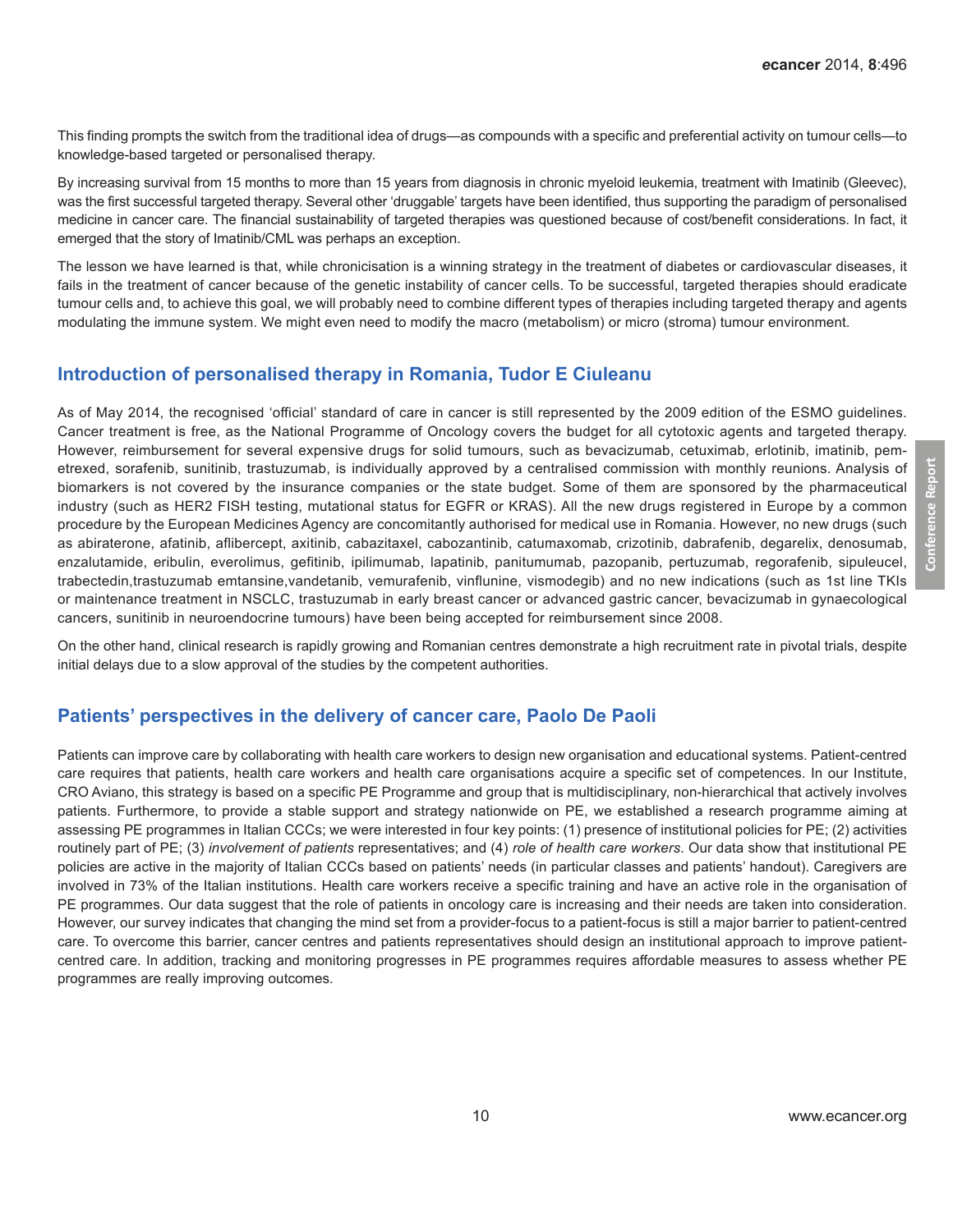# **Combating inequalities in a high tech oncology service environment, George Weiner**

Dr. Weiner serves as Vice President/President Elect of the Association of American Cancer Institutes. He reviewed how cancer centres in the United States are organised and accredited. United States has a number of organisations that support and provide accreditation for various missions of the US cancer centres. These include the National Cancer Institute, the Association of American Cancer Institutes, the American College of Surgeons Committee on Cancer, and regional Comprehensive Cancer Control organisations based in various states. Some of these efforts focus on the quality of clinical care, others on research and others on cancer prevention and early detection. He reviewed the various roles of these organisations, how they impact on the success of academic cancer centres in the United States, and how improved coordination between these organisations would benefit the US Cancer Centres.

# **Quality perspective 2015–2020: update of accreditation and designation system, Mahasti Saghatchian**

To improve the quality of care in Cancer Centres (CC) and designate Comprehensive Cancer Centres (CCC), the Organisation for European Cancer lnstitutes (OECI) launched in 2002 a project for Accreditation and Designation (A&D) of European Cancer centres. The programme was officially launched in 2008.

The accreditation process starts with a preliminary designation followed by a six-month self-assessment and a peer-review visit by four auditors from different specialties. Once reviewed, the OECI delivers a report identifying the opportunities and threats for the centre and recommendations for improvement. If approved, the OECl gives the accreditation and a final designation as a 'cancer unit', 'clinical care centre' (cc); 'cancer research centre' or 'ccc' (comprehensive cancer centre). Data collected during self-assessment and peer-review from the participating centres are combined in a database for reporting and comparative analysis.

Assessment of the first centres showed that volumes of various functions and activities dedicated to care, research and education vary widely among centres. As the final goal of the OECI is to improve quality of care by integration of high-quality cancer research, the OECI is currently developing a benchmarking project. The general objective of this project is to benchmark comprehensive cancer care and yield best practice examples in a way that contributes to improving the quality of interdisciplinary patient treatment through research. Finally the A&D Programme is in the process of reviewing the standards and a new questionnaire will be developed for the next round.

## **Biomarkers, genetic testing, biobanks and pain management**

Four additional speakers at the OECI Oncology Days meeting included Bogdan Fetica from the Oncology Institute 'Prof. Dr. Ion Chircuţă', Cluj-Napoca in Romania, Jean-Christope Sabourin of the Rouen University Hospital in France, Paul Hofman of the University of Nice Sophia Antipolic in France and Sopie Laurent from Institut de Cancérologie Gustave Roussy, also in France.

Bogdan Fetica discussed biomarkers in breast cancer; in particular, he focussed on the growth in the number of immunohistochemical markers used in prognostic and therapeutic decisions. He also stressed the importance of standardisation and validation of immunohistochemistry and ISH techniques in Romania and internationally.

Jean-Christope Sabourin outlined the development of government funded genetic testing in France to ensure that all cancer patients are offered this service, regardless of their region of origin. Since 2006, 28 regional molecular laboratories have been being funded through the INCa (Institut National du Cancer, or French National Cancer Institute). As the cost of targeted therapies far outweighs the cost of molecular testing, undergoing such screening prior to treatment is an economically sound approach. The French scheme has already demonstrated its success with the entire French population with either metastatic colorectal carcinoma (18,000 patients) or advanced or metastatic broncho-pulmonary adenocarcinoma (22,000 patients) screened in 2012.

Paul Hofman discussed the use of cancer biobanks based in hospitals. He looked at some of the considerations for establishing biobanks and some of the challenges in sharing information between biobanks and between a biobank and researcher.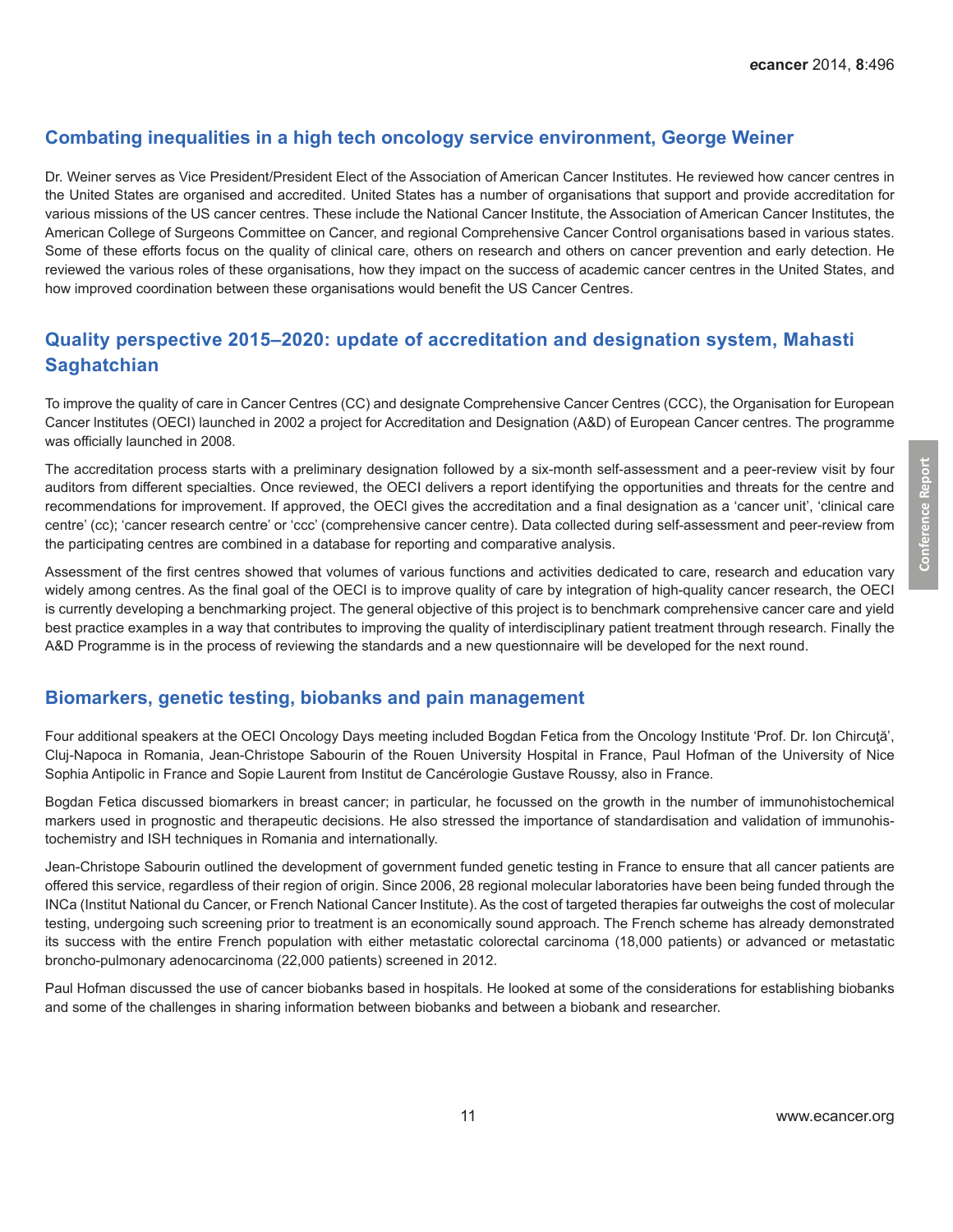<span id="page-11-0"></span>Sophie Laurent focussed her talk on the assessment and treatment of pain for Gustave Roussy's patients. An institutional strategy started in 2009 adopted a three-pronged approach involving patients, health care professionals and the Institute. Five years later, pain assessment and traceability in patient charts had improved from 45–98%.

## **References**

- 1. Barrett JC, Frigault MM and Hollingsworth S *et al* (2013) **Are companion diagnostics useful?** *Clin Chem* **59**(1) 198–201 DOI: [10.1373/](http://dx.doi.org/10.1373/clinchem.2012.185132) [clinchem.2012.185132](http://dx.doi.org/10.1373/clinchem.2012.185132)
- 2. Gerlinger M, Rowan AJ and Horswell S *et al* (2012) **Intratumor heterogeneity and branched evolution revealed by multiregion sequencing** *N Engl J Med* **366**(10) 883–92 DOI: [10.1056/NEJMoa1113205](http://dx.doi.org/10.1056/NEJMoa1113205) PMID: [22397650](http://www.ncbi.nlm.nih.gov/pubmed/22397650)
- 3. Almendro V, Kim HJ and Cheng YK *et al* (2014) **Genetic and phenotypic diversity in breast tumor metastases** *Cancer Res* **74**(5) 1338–48 DOI: [10.1158/0008-5472.CAN-13-2357-](http://dx.doi.org/10.1158/0008-5472.CAN-13-2357-T)T PMID: [24448237](http://www.ncbi.nlm.nih.gov/pubmed/24448237) PMCID: [3963810](http://www.ncbi.nlm.nih.gov/pmc/articles/PMC3963810)
- 4. Bettegowda C, Sausen M and Leary RJ *et al* (2014) **Detection of circulating tumor DNA in early- and late-stage human malignancies** *Sci Transl Med* **6**(224) 224ra24 DOI: [10.1126/scitranslmed.3007094](http://dx.doi.org/10.1126/scitranslmed.3007094) PMID: [24553385](http://www.ncbi.nlm.nih.gov/pubmed/24553385) PMCID: [4017867](http://www.ncbi.nlm.nih.gov/pmc/articles/PMC4017867)
- 5. Dono M *et al* (2012) **Low percentage of KRAS mutations revealed by locked nucleic acid polymerase chain reaction: implications for treatment of metastatic colorectal cancer** *Molr Med* **18** 1591
- 6. Van Lent WA et al (2009) **Improving the efficiency of a chemotherapy day unit: applying a business approach to oncology** *European Journal of Cancer* **45** 800–806
- 7. C Williams *et al* (2003) **Evidence Based Oncology** *BMJ Publishing Group*
- 8. Eddy DM (1990) **Anatomy of a decision** *JAMA* **263** 4413 DOI: [10.1001/jama.1990.0344003012803](http://dx.doi.org/10.1001/jama.1990.03440030128037)7
- 9. Mulrow CD (1994) **Rationale for systematic reviews** *BMJ* **309** 597–9 DOI: [10.1136/bmj.309.6954.59](http://dx.doi.org/10.1136/bmj.309.6954.597)7 PMID: [8086953](http://www.ncbi.nlm.nih.gov/pubmed/8086953) PMCID: [2541393](http://www.ncbi.nlm.nih.gov/pmc/articles/PMC2541393)
- 10. Kuehlein T, Sghedoni D and Visentin G *et al* (2010) **Quaternary prevention: a task of the general practitioner** *Primary Care* **10**(18) 350–4
- 11. Guillem JG *et al* (2006) **ASCO/SSO review of current role of risk-reducing surgery in common hereditary cancer syndromes** *Ann Surg Oncol* **13**(10) 1296–321 DOI: [10.1245/s10434-006-9036-](http://dx.doi.org/10.1245/s10434-006-9036-6)6 PMID: [16990987](http://www.ncbi.nlm.nih.gov/pubmed/16990987)
- 12. Saslow D, Boetes C and Burke W *et al* (2007) **American Cancer Society guidelines for breast screening with MRI as an adjunct to mammography** *CA Cancer J Clin* **57** 75
- 13. Hollingsworth AB, Singletary SE and Morrow M *et al* (2004) **Current comprehensive assessment andmanagement of women at increased risk for breast cancer** *Am J Surg* **187** 349 DOI: [10.1016/j.amjsurg.2003.12.02](http://dx.doi.org/10.1016/j.amjsurg.2003.12.025)5 PMID: [15006563](http://www.ncbi.nlm.nih.gov/pubmed/15006563)
- 14. Meijers-Heijboer H, van Geel B and van Putten WLJ *et al* (2001) **Breast cancer after prophylactic bi-lateral mastectomy in women with a BRCA1 or BRCA2 mutation** *N Engl J Med* **345** 159 DOI: [10.1056/NEJM200107193450301](http://dx.doi.org/10.1056/NEJM200107193450301) PMID: [11463009](http://www.ncbi.nlm.nih.gov/pubmed/11463009)
- 15. Kauff N, Satagopan JM and Mark E *et al* (2002) **Risk-reducing salpingo-oophorectomy in womenwith BRCA1 or BRCA2 mutation** *N Engl J Med* **346** 1609 DOI: [10.1056/NEJMoa020119](http://dx.doi.org/10.1056/NEJMoa020119) PMID: [12023992](http://www.ncbi.nlm.nih.gov/pubmed/12023992)
- 16. Church J and Simmang C (2003) **Practice parameters for the treatment of patients with dominantlyinherited colorectal cancer (familial adenomatous polyposis and hereditary nonpolyposiscolorectal cancer)** *Dis Colon Rectum* **46** 1001 DOI: [10.1007/](http://dx.doi.org/10.1007/s10350-004-7273-y) [s10350-004-7273-](http://dx.doi.org/10.1007/s10350-004-7273-y)y PMID: [12907889](http://www.ncbi.nlm.nih.gov/pubmed/12907889)
- 17. Lefevre JH, Rodrigue CM and Mourra N *et al* (2006) **Implication of MYH in colorectal polyposis** *Ann Surg* **244** 874 DOI: [10.1097/01.](http://dx.doi.org/10.1097/01.sla.0000246937.54435.50) [sla.0000246937.54435.50](http://dx.doi.org/10.1097/01.sla.0000246937.54435.50) PMID: [17122612](http://www.ncbi.nlm.nih.gov/pubmed/17122612) PMCID: [1856630](http://www.ncbi.nlm.nih.gov/pmc/articles/PMC1856630)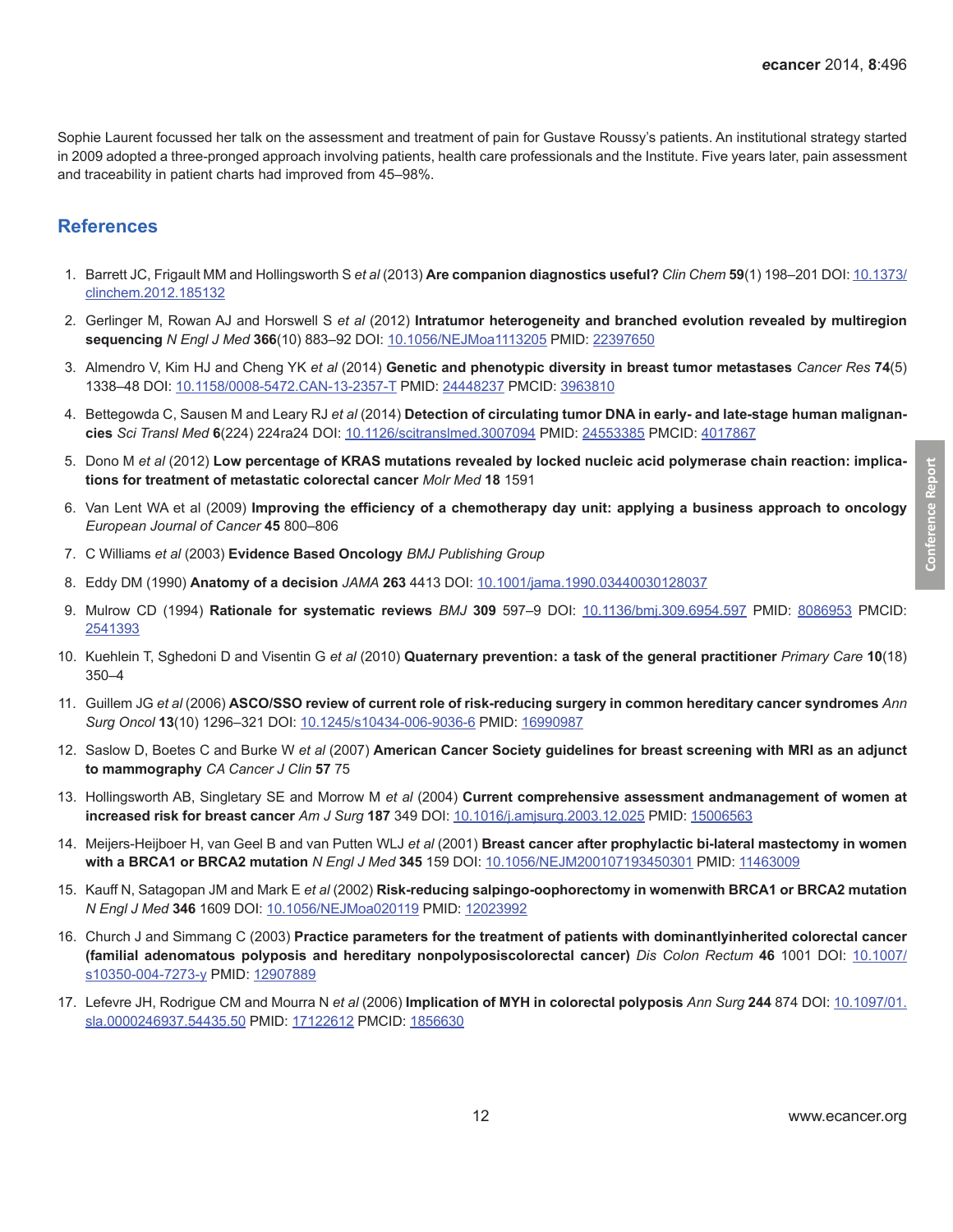- <span id="page-12-0"></span>18. Balaguer F, Castellvi-Bel S and Castells A *et al* (2007) **Identification of MYH mutation carriers in col-orectal cancer: a multicenter, case-control, population-based study** *Clin Gastroenterol Hepatol* **5** 379 DOI: [10.1016/j.cgh.2006.12.02](http://dx.doi.org/10.1016/j.cgh.2006.12.025)5 PMID: [17368238](http://www.ncbi.nlm.nih.gov/pubmed/17368238)
- 19. Umar A, Boland CR and Terdiman JP *et al* (2004) **Revised Bethesda guidelines for hereditary non-polyposis colorectal cancer (Lynch syndrome) and microsatellite instability** *J Natl Cancer Ins*
- 20. Rodriguez-Bigas MA, Vasen HF and Pekka-Mecklin J *et al* (1997) **Rectal cancer risk in hereditary non-polyposis colorectal cancer after abdominal colectomy. International Collaborative Groupon HNPCC** *Ann Surg* **225** 202 DOI: [10.1097/00000658-199702000-](http://dx.doi.org/10.1097/00000658-199702000-00008) [00008](http://dx.doi.org/10.1097/00000658-199702000-00008)
- 21. Syngal S, Weeks JC and Schrag D *et al* (1997) **Benefits of colonoscopic surveillance and prophylacticcolectomy in patients with hereditary nonpolyposis colorectal cancer mutations** *Ann Intern Med* **7**
- 22. Lynch HT and de la Chapelle A (2007) **Hereditary colorectal cancer** *N Engl J Med* **348** 919
- 23. Norton JA, Ham CM and Dam JV *et al* (2007) **CDH1 truncating mutations in the E-cadherin gene: anindication for total gastrectomy to treat hereditary diffuse gastric cancer** *Ann Surg* **245**(6) 873 DOI: [10.1097/01.sla.0000254370.29893.e4](http://dx.doi.org/10.1097/01.sla.0000254370.29893.e4) PMID: [17522512](http://www.ncbi.nlm.nih.gov/pubmed/17522512) PMCID: [1876967](http://www.ncbi.nlm.nih.gov/pmc/articles/PMC1876967)
- 24. Tylor I (2006) **The surgeon and cancer management** *Ann R Coll Surg Engl* **88**(2) 91 DOI: [10.1308/003588406X95147](http://dx.doi.org/10.1308/003588406X95147)
- 25. Birkmeyer JD (2004) **Understanding surgeon performance and improving patient outcomes** *J Clin Oncol* **22**(14) 2765–6 DOI: [10.1200/JCO.2004.02.044](http://dx.doi.org/10.1200/JCO.2004.02.044) PMID: [15199085](http://www.ncbi.nlm.nih.gov/pubmed/15199085)
- 26. Chowdhury MM, Dagash H and Pierro A (2007) **A systematic review of the impact of volume of surgery and specialization on patient outcome** *Br J Surg* **94**(2) 145–61 DOI: [10.1002/bjs.571](http://dx.doi.org/10.1002/bjs.5714)4 PMID: [17256810](http://www.ncbi.nlm.nih.gov/pubmed/17256810)
- 27. Bilimoria KY, Phillips JD and Rock CE *et al* (2009) **Effect of surgeon training, specialization, and experience on outcomes for cancer surgery: a systematic review of the literature** *Ann Surg Oncol* **16** 1799–808 DOI: [10.1245/s10434-009-0467-](http://dx.doi.org/10.1245/s10434-009-0467-8)8 PMID: [19444524](http://www.ncbi.nlm.nih.gov/pubmed/19444524)
- 28. Vernooij F, Heintz P and Witteveen E *et al* (2007) **The outcomes of ovarian cancer treatment are better when provided by gynecologic oncologists and in specialized hospitals: a systematic review** *Gynecol Oncol* **105**(3) 801–12 DOI: [10.1016/j.](http://dx.doi.org/10.1016/j.ygyno.2007.02.030) [ygyno.2007.02.030](http://dx.doi.org/10.1016/j.ygyno.2007.02.030) PMID: [17433422](http://www.ncbi.nlm.nih.gov/pubmed/17433422)
- 29. Roland PY, Kelly FJ and Kulwicki CY *et al* (2004) **The benefits of a gynecologic oncologist: a pattern of care study for endometrial cancer treatment** *Gynecol Oncol* **93**(1) 125–30 DOI: [10.1016/j.ygyno.2003.12.01](http://dx.doi.org/10.1016/j.ygyno.2003.12.018)8 PMID: [15047225](http://www.ncbi.nlm.nih.gov/pubmed/15047225)
- 30. Farjah F, Flum DR and Varghese TK Jr *et al* (2009) **Surgeon specialty and long-term survival after pulmonary resection for lung cancer** *Ann Thorac Surg* **87** 995–1006 DOI: [10.1016/j.athoracsur.2008.12.03](http://dx.doi.org/10.1016/j.athoracsur.2008.12.030)0 PMID: [19324119](http://www.ncbi.nlm.nih.gov/pubmed/19324119)
- 31. Burge MR, Zeise TM and Johnsen MW *et al* (1998) **Risks of complication following thyroidectomy** *J Gen Intern Med* **13**(1) 24–31 DOI: [10.1046/j.1525-1497.1998.00004.](http://dx.doi.org/10.1046/j.1525-1497.1998.00004.x)x PMID: [9462491](http://www.ncbi.nlm.nih.gov/pubmed/9462491) PMCID: [1496901](http://www.ncbi.nlm.nih.gov/pmc/articles/PMC1496901)
- 32. Dimick JB, Goodney PP and Orringer MB *et al* (2005) **Specialty training and mortality after esophageal cancer resection** *Ann Thorac Surg* **80**(1) 282–6 DOI: [10.1016/j.athoracsur.2005.01.04](http://dx.doi.org/10.1016/j.athoracsur.2005.01.044)4 PMID: [15975382](http://www.ncbi.nlm.nih.gov/pubmed/15975382)
- 33. Verhoef C, van de Weyer R and Schaapveld M *et al* (2007) **Better survival in patients with esophageal cancer after surgical treatment in university hospitals: a plea for performance by surgical oncologists** *Ann Surg Oncol* **14**(5) 1678–87 DOI: [10.1245/](http://dx.doi.org/10.1245/s10434-006-9333-0) [s10434-006-9333-](http://dx.doi.org/10.1245/s10434-006-9333-0)0 PMID: [17294070](http://www.ncbi.nlm.nih.gov/pubmed/17294070) PMCID: [1914254](http://www.ncbi.nlm.nih.gov/pmc/articles/PMC1914254)
- 34. Jang YJ, Park MS and Park SS *et al* (2010) **Surgeon subspecialty as a factor in improving long-term outcomes for gastric cancer: twenty years of experience in Korea** *Arch Surg* **145**(11) 1091–6 DOI: [10.1001/archsurg.2010.232](http://dx.doi.org/10.1001/archsurg.2010.232) PMID: [21079098](http://www.ncbi.nlm.nih.gov/pubmed/21079098)